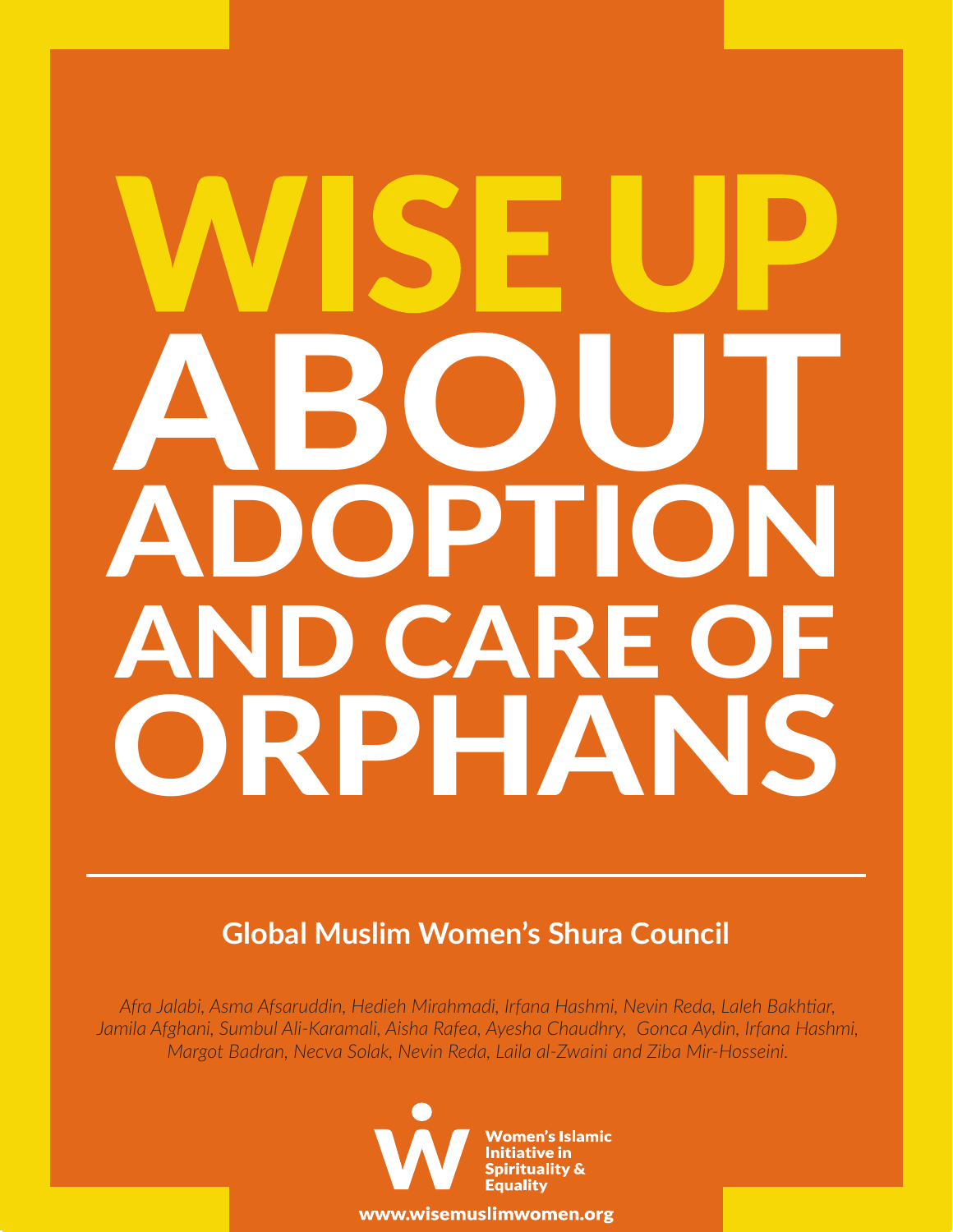## Adoption and the Care of Orphan Children: Islam and the Best Interests of the Child

GLOBAL MUSLIM WOMEN'S SHURA COUNCIL

The Global Muslim Women's Shura Council is a global and inclusive council of Muslim women scholars, activists, and specialists. The Council endeavors to connect Islamic principles to society's most pressing issues and develop holistic strategies for creating positive social change. In the following statement, the Shura Council condemns violent extremism as an absolute violation of the teachings of Islam.

#### EXECUTIVE SUMMARY

A common conception is that Islamic law forbids adoptions. However, this belief misses the complexity of Islamic law, the scope of adoption laws and practices across the world, and the overwhelming emphasis on taking care of orphans and foundlings found within Islamic sources. Contemporary adoption practices are immensely complex issues, overlapping with children's rights, international and national laws, human psychology, economic, social, and religious concerns, and the ethics of lineage, identity, property and inheritance rights. In this position paper, the Muslim Women's Shura Council considers whether adoption can be possible within an Islamic framework.

After examining Islamic texts and history alongside social science research and the international consensus on children's rights, the Council finds that adoption can be acceptable under Islamic law and its principle objectives, as long as important ethical guidelines are followed. This statement consults the Quran, the example of the Prophet Muhammad (sunna), the objectives and principles of Islamic law (maqasid al-sharia), Islamic Jurisprudence (fiqh), and social science data. The Shura Council finds that, instead of banning adoption, Islamic sources have brought various ethical restrictions to the process, condemning dissimulation and foregrounding compassion, transparency, and justice. These restrictions closely resemble what is known today as the practice of open adoption. Therefore, when all efforts to place orphaned children with their extended family have been exhausted, open, legal, ethical adoptions can be a preferable Islamically-grounded alternative to institutional care and other unstable arrangements.

According to Islamic and universal standards of children's rights, all children have the right to grow up in a nurturing, loving environment where their physiological, psychological, and intellectual needs are met. All children have the right to know their lineage and to celebrate their unique national, cultural, linguistic, and spiritual identity. All children have the right to a safe, supportive environment where their rights to dignity, education, and the development of their talents are well respected. The best interests of the child should be the primary consideration in all decisions relating to children, including adoption.

#### OBJECTIVES

This statement has three primary objectives:

1) To address the concerns of Muslims interested in adopting children;

2) To serve as a resource for activists, lawmakers, specialists, agencies, and organizations working on adoption;

3) To identify what it means to serve "the best interest of the child" according to Islamic principles.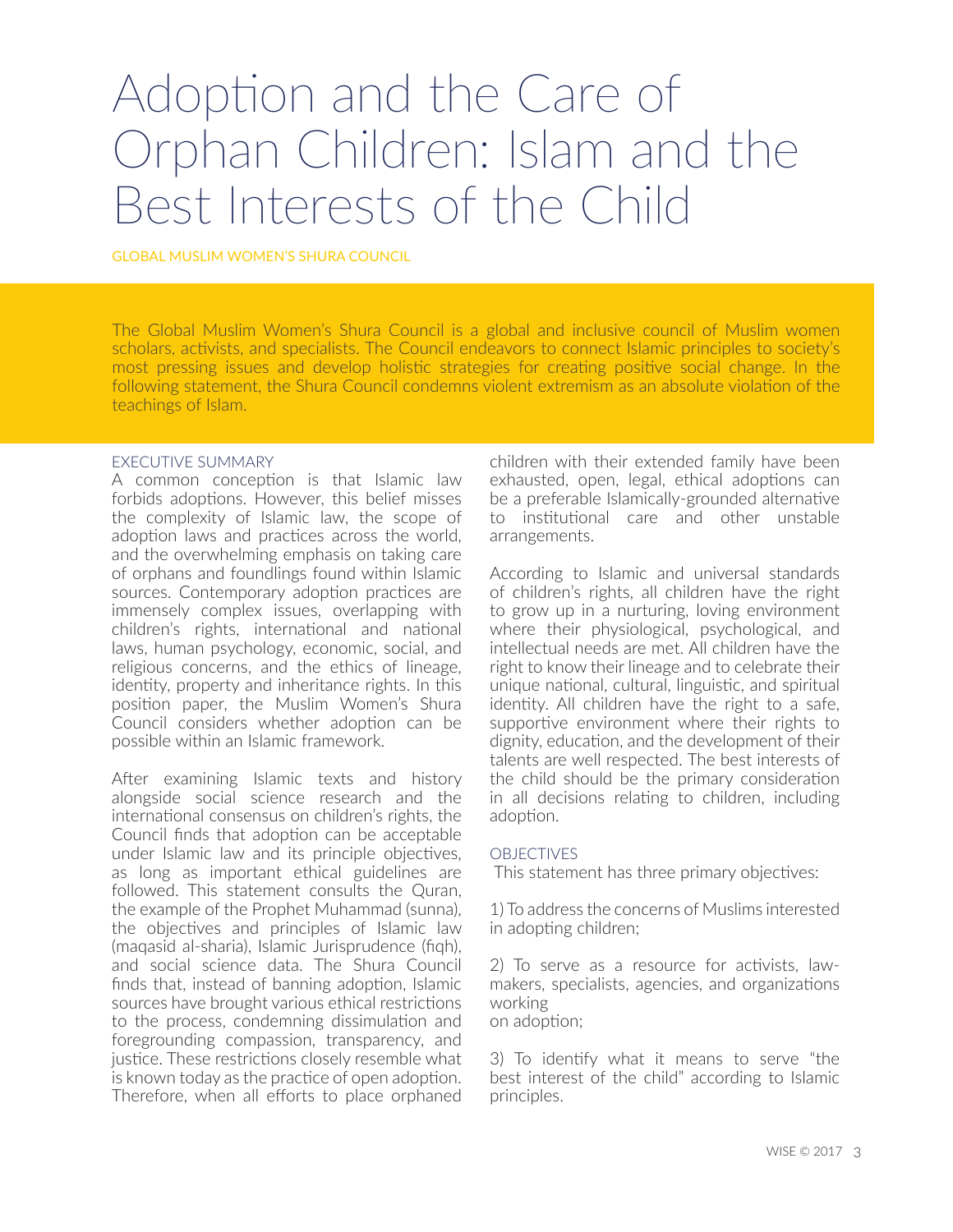#### DEFINITION OF TERMS

#### Orphan:

Different states and international institutions have different criteria for determining whether a child is an orphan. UNICEF classifies any child that has lost one parent as an orphan and estimates that approximately 143 million children are currently orphans.1 For the purposes of this document, an orphan is a minor who is bereft of parental care due to death, disappearance, or abandonment by either the mother or the father, as well as situations where the parent voluntarily or involuntarily terminates the parental relationship. This definition combines several concepts in classical Arabic, including yatim (fatherless child) and laqit (foundling).

#### Adoption:

Adoption can be defined as the legal creation of a parent-child relationship, with all the responsibilities and privileges thereof, between a child and adults who are not his or her biological parents. Adoptions incorporate a child into a family as offspring and sibling, regardless of genetic ties. There are two main categories of adoption practices, generally termed as closed adoptions and open adoptions. However, in reality most adoption practices fall somewhere on a continuum between fully open and fully closed.

In "closed" or "confidential" adoptions, the birth family and the adoptive family have no identifying information about each other. Children may not be informed that they have been adopted, and they may have no way of tracing biological kin. If the child comes from a different cultural background than his or her adoptive parents, their heritage might be marginalized or ignored. Closed adoptions, therefore, have the potential to dissolve all ties between an adoptee and her biological family.

"Open" adoptions, which are becoming increasingly common across the world, allow for a full disclosure of identities on both sides. Open adoptions facilitate direct interaction between the adoptive family, the adopted child,

and any birth relatives. The child's birth culture may more easily be respected and promoted by the adoptive family and incorporated into the family's daily life.

However, the categories of closed and open are better understood as idealized types, as most families experience a hybrid form of adoption that comprises elements of both open and closed adoption practices. The empirical data on the risks and benefits of each type of adoption has shown mixed results, with some adopted children embracing the opportunity to contact their birth families and others experiencing confusion and insecurity.2 Generally, however, open adoptions are associated with better psychological and behavioral outcomes for the child.3 Additionally, more recent studies have shown that both birth-mothers and adoptive parents find open adoptions increasingly favorable and satisfying.4

#### Kafala (Guardianship):

With the exception of Indonesia, Malaysia, Somalia, Tunisia, and Turkey, the laws of most Muslim- majority states do not currently permit legal adoption. Instead, laws permit a system of guardianship (kafala), which resembles fosterparenting, but is more stable.

Kafala is defined as "the commitment to voluntarily take care of the maintenance, of the education and of the protection of a minor, in the same way a \*parent would do for a child+."5 According to Jamila Bargach, kafala is seen as "primarily a gift of care and not a substitute for lineal descent." In other words, kafala involves the obligations of guardianship and maintenance without the creation of legal ties, which would produce specific personal status legal entitlements. This type of guardianship does not sever the biological family bonds of the child or alter the descent lines for the adopting family. Unlike foster-parenting, kafala is intended to be a permanent arrangement for a minor. Like foster- parenting and adoption, kafala is mediated by the state, in contrast to informal or "customary" adoptions which take place within families or through secret agreements.

<sup>1</sup> UNICEF, "Children on the Brink 2004: A Joint Report of New Orphan Estimates and a Framework of Action," July 2004. Available online at http://www.unicef.org/publications/index\_22212.html.

<sup>2</sup> Marianne Berry, "Risks and Benefits of Open Adoption," The Future of Children: A Collaboration of The Woodrow Wilson School of Public and International Affairs at Princeton University and The Brookings Institution, Adoption Issue, 3.1 (1993): 125- 138. 133. 3 Ibid.

<sup>4</sup> Xiaojia Ge, et. al, "Bridging the Divide: Openness in Adoption and Post-adoption Psychosocial Adjustment among Birth and Adoptive Parents," Journal of Family Psychology, 2008 Aug, 22(4):529-40.

<sup>5</sup> International Reference Centre for the Rights of Children Deprived of their Family (ISS/IRC), "Specific Case: Kafalah," Fact Sheet No51, (Geneva: ISS, 2007).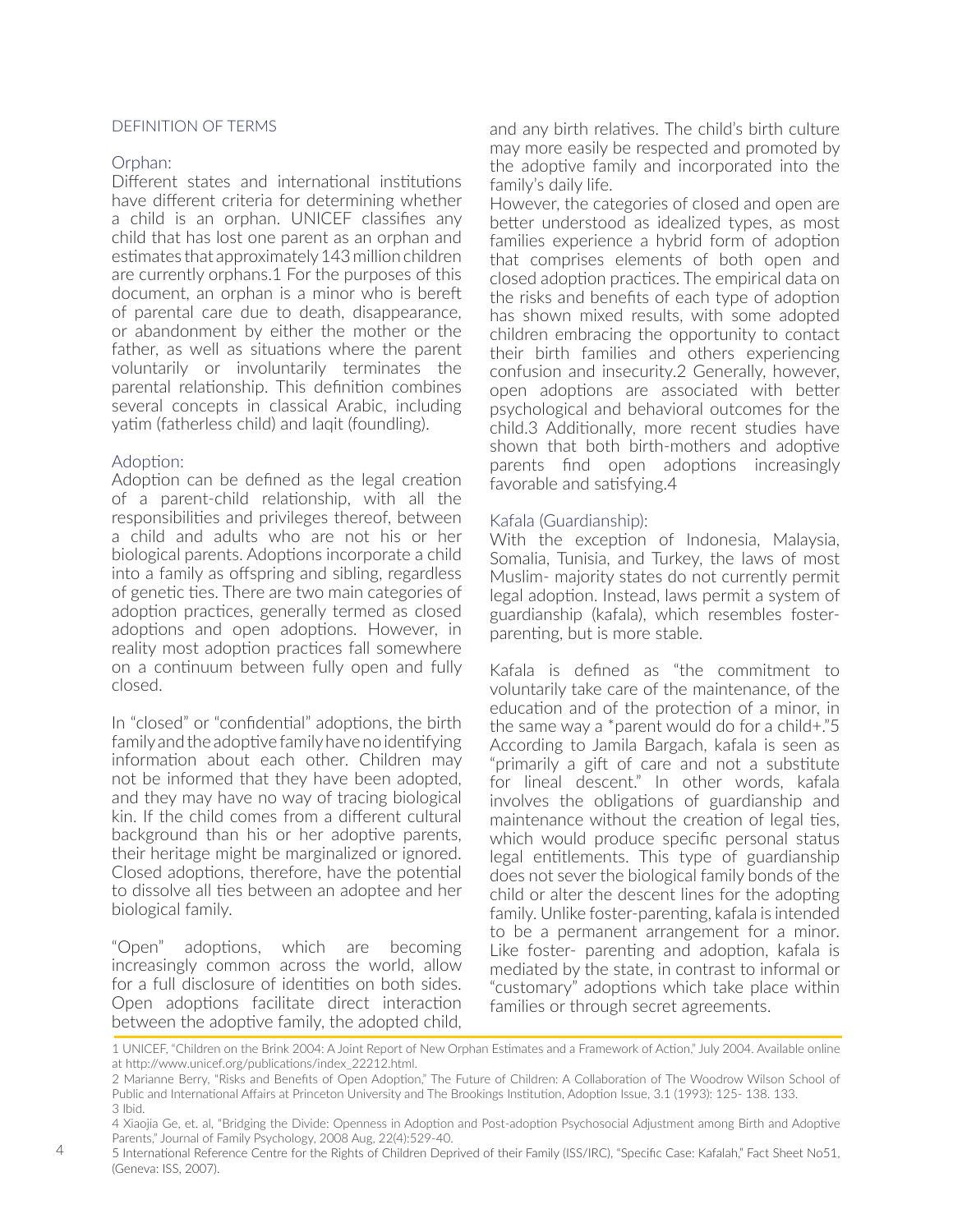Convergences between Kafala and Adoption

Whereas this statement focuses on adoption and not kafala, in some cases kafala may lead to adoption. Countries with strict application of "non-international kafala," like Iran, Mauritania, and Egypt, reject any legal recognition between kafala and adoption. Citizens of these countries who reside in other countries, where adoption is the law of the land, cannot gain guardianship of a child with the intention of adopting that child in their state of residency. Other states, like Morocco, Algeria, Jordan and Pakistan, allow for placements of kafala children abroad, particularly with nationals living in foreign countries, with certain stipulations. Tunisia and Indonesia allow for a full convergence of kafala and adoption, limiting adoptions to national applicants, whether living in the country or abroad.6

#### Islamic Law:

The term "Islamic law" refers to two related, yet distinct concepts, which are often conflated: Sharia and Fiqh. Sharia literally means "the way" and is a transcendental ideal that embodies the justice and compassion inherent in the totality of God's will. Fiqh, which literally means "understanding," is Islamic jurisprudence and juristic law, which has developed from the eighth century onwards as a human effort to interpret the Sharia. Fiqh has been developed by Muslim legal scholars through analysis of the Quran and the example (sunna) of the Prophet Muhammad, with the aim of securing justice according to the context of each society, time (zaman), and place (makan).7

Whereas Sharia is the divine and ethical ideal of justice and mercy, fiqh is human interpretation and thus fallible.8 In other words, despite the singular and transcendent ideal of "justice" embodied in the concept of Sharia, there is no single "Islamic law." In addition, during the nineteenth and twentieth centuries, most

Muslim-majority countries codified certain fiqh rulings, customary laws, and international laws into their constitutions as national laws.9 Thus, classical fiqh has been superseded in many ways by a constellation of state laws that have precedence over the lives of twenty-first century Muslims.

#### UNDERSTANDING AND RE-CONSIDERING THE FIQH OF ADOPTION

The general consensus among major Sunni and Shi'i fiqh schools (madhhab) is that a certain type of adoption in which the child's identity is absorbed into the identity of the adoptive family is forbidden (haram). This consensus does not include the views of all Muslim scholars: some Muslim scholars have argued that the Quran does not prohibit adoption, which they therefore classify as an act towards which religion is indifferent (mubah).10

The fiqh of adoption developed from the need to balance the strong emphasis the Quran and the Sunnah place on the wellbeing of orphans, on the one hand, with Islamic restrictions on pre-Islamic Arabian adoption practices, on the other.

#### Adoption in pre-Islamic Arabia

During the pre-Islamic period in Arabia, adoption (al-tabanni) into a tribe often took place for socioeconomic and patriarchal reasons. Altabanni is derived from the Arabic word ibn, meaning "son." In keeping with the patriarchal norms of the era, adoptees were usually, if not always, male.11 People adopted mainly to secure an heir and/or additional warriors for the tribe. Adoption could take place at any time in a person's life, from childhood to adulthood, even if the adoptee's biological parents were alive.12 The adoptee automatically earned full rights and the responsibilities of a biological child and was given the adoptive father's name. Since male children were considered a source of wealth and

<sup>5</sup> International Reference Centre for the Rights of Children Deprived of their Family (ISS/IRC), "Specific Case: Kafalah," Fact Sheet No51, (Geneva: ISS, 2007).

<sup>6</sup> International Reference Centre for the Rights of Children Deprived of their Family (ISS/IRC), "Specific Case: Kafalah," Fact Sheet No51, (Geneva: ISS, 2007).

<sup>7</sup> For more on the critical distinction between Sharia and fiqh, see Ziba Mir-Hosseini, "Towards Gender Equality: Muslim Family Laws and the Shari'ah," http://www.musawah.org/docs/pubs/wanted/Wanted-ZMH-EN.pdf

<sup>8</sup> Muhammad Khalid Masud, "Ikhtilaf al-Fuqaha: Diversity in Fiqh as a Social Construction," http://www.musawah.org/docs/pubs/wanted/ Wanted-MKM-EN.pdf.

<sup>9</sup> Jan Michiel Otto, ed. Introduction to Sharia Incorporated: A Comparative Overview of the Legal Systems of Twelve Muslim Countries in Past and Present (Leiden: Leiden University Press, 2010), 25-6.

<sup>10</sup> David Pearl, Textbook on Muslim Family Law (Croom Helm, 1987), 91.

<sup>11</sup> In a study of the pre-Islamic literature, Ella Landau-Tasseron has not encountered any cases of adopted daughters. Ella Landau-Tasseron, "Adoption, Acknowledgement of Paternity and False Genealogical Claims in Arabian and Islamic Societies," Bulletin of the School of Oriental and African Studies 66.2 (2003): 169-192. 173.

<sup>12</sup> M. S. Sujimon, "The Treatment of the Foundling (al-Laqīṭ) According to the Ḥanafīs," Islamic Law and Society 9.3 (2002): 358- 370.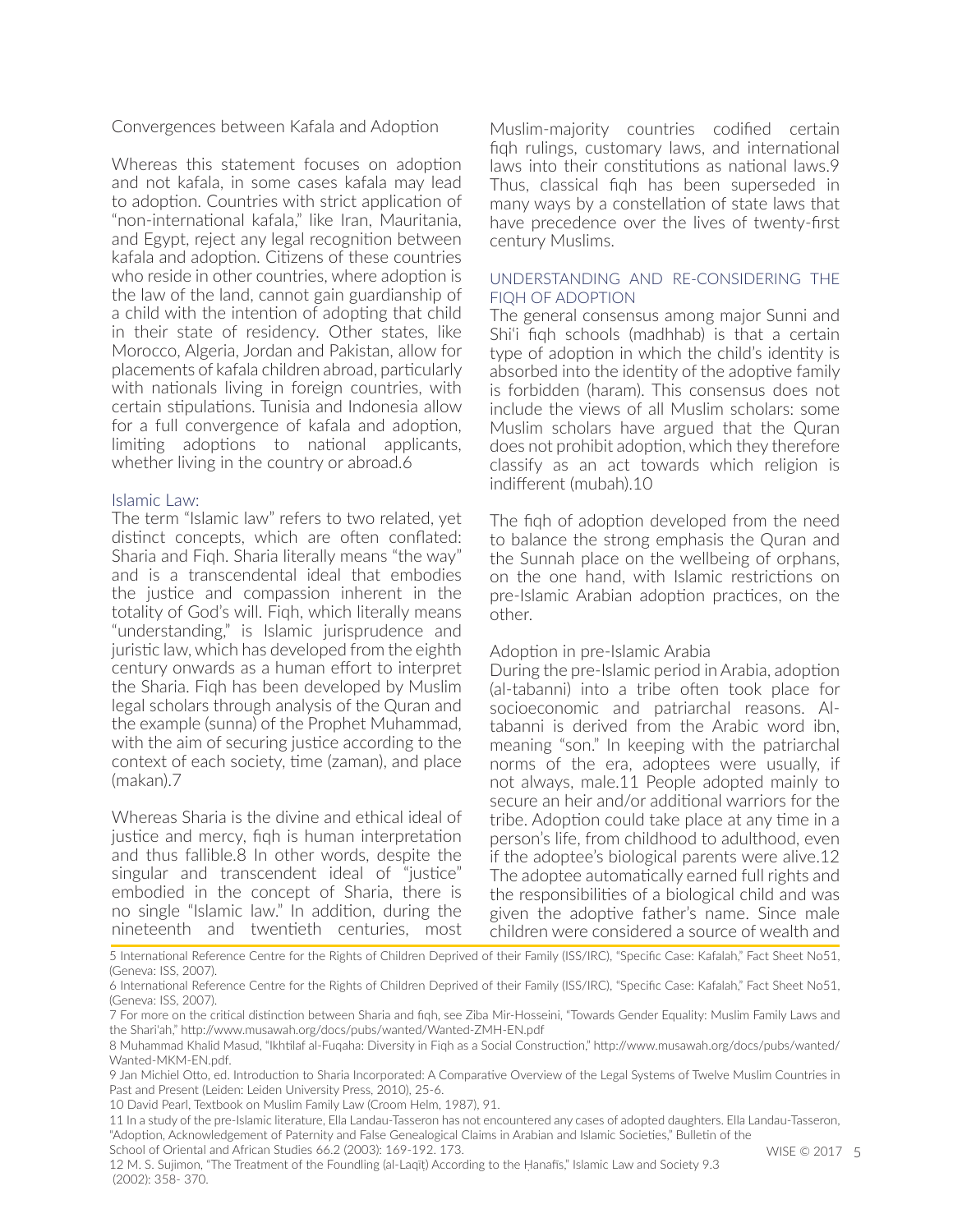prestige, this benefited the adoptive father.13 Often adoption was undertaken in self-interest with the intention of usurping an orphan's property, as the adoptive parents would end up managing an orphaned child's property. In addition, adoption was closely linked to enslavement; captors held the power to strip captives of their birth identities and appropriate them into their families.14 For these reasons, pre-Islamic adoption entailed a complete "erasure of natal identity."15

One of the first restrictions the Quran brought to the pre-Islamic adoption practices was on the issue of dissimulation through naming:

Nor has [God] made your adopted sons your sons. That is but a saying of your mouths. And God says The Truth and He guides to the way. Call to them by the names of their fathers. That is more equitable to God. But if you know not their fathers, they are your brothers in the way of life and your defenders. And there is no blame on you in what mistake you make in it but what your hearts premeditate. And God has been Forgiving, Compassionate (Quran 33:4-5).

#### The Adoption and Repudiation of Zayd

Prophet Muhammad's adoption of Zayd Ibn Haritha and the eventual dissolution of this relationship can help us understand the practice of adoption in pre-Islamic Arabia. However, as a case involving the Prophet, this incident involves special conditions that cannot be expanded to the rest of the Muslim community.

Zayd ibn Haritha, an enslaved Bedouin, was approximately 10 years younger than the Prophet at the time of his adoption. Zayd chose to stay in the Prophet's household instead of returning to his father, who had come to claim him.16 Upon this decision, the Prophet agreed to adopt him according to the common practice at the time. Zayd's adoption, in other words, was a consensual agreement between two grown men regarding filial rights and duties. It is

therefore not equivalent to a conventional case of adoption which typically deals with a minor child and the safeguarding of his or her best interests. 17

Zayd was married to Zaynab bint Jahsh, whom he later divorced. Following the divorce, Zaynab and the Prophet were married. The Quran describes this marriage as a precedent:

So when Zayd had satisfied the necessary formality [of divorce], we gave her to you in marriage so that there be no fault for ones who believe in respect of the spouses of their adopted sons when they have satisfied the necessary formality. (33:37)

This precedent made it legal for a man to marry the divorced wife of his adopted son, which would have been a taboo in pre-Islamic Arabia. It has also been interpreted to mean that marriage restrictions do not apply in the case of adoptions. Alongside verse 33:4, this verse confirmed the dissolution of the adoptive relationship between Zayd and the Prophet, and of the pre-Islamic practice of adoption (altabanni).

#### Adoptions in Islamic History

For centuries, Muslim legal scholars have virtually unanimously agreed that the pre-Islamic type of adoption is forbidden, citing the Quran (33: 4-5) and Zayd Ibn Haritha's repudiation. Classical Islamic law books did not even discuss tabanni.18 Scholars, however, also believed that all Muslims had a communal obligation to ensure that homeless and parentless children had a guardian and family to care for them.19 Kafala developed as an alternative system that provided orphans with a family environment and the financial protection of a guardian without the risk of obliterating lineage (nasab).

However, even jurists who considered adoption to be against Islamic law made exceptions in certain cases. Interestingly, some of these exceptions were made when women were the

<sup>13</sup> Sonbol, "Adoption in Islamic Society," 46.

<sup>14</sup> Ingrid Matison, "Adoption and Fostering," in Encyclopedia of Women & Islamic Cultures: Family, Law, and Politics, ed. Suad Joseph, Afsaneh Najmabadi (BRILL, 2005), 1.

<sup>15</sup> Jamila Bargach, Orphans of Islam: Family, Abandonment, and Secret Adoption in Morocco (Rowman & Littlefield, 2002), 27

<sup>16</sup> See the authoritative biography of Zayd ibn Haritha in Ibn Sa 'd, al-Tabaqat al-kubra (Beirut: Dar Sadir, 1998), 3:40-47.

<sup>17</sup> Daniel Pollack, Moshe Bleich, Charles J. Reid, Jr., Mohammad Fadel, "Classical Religious Perspectives of Adoption Law," Notre Dame Law Review 79.2 (2004): 101-158. 156.

<sup>18</sup> Ella Landau-Tasseron in her, "Adoption, Acknowledgement of Paternity and False Genealogical Claims in Arabian and Islamic Societies," Bulletin of the School of Oriental and African Studies, University of London 66. 2 (2003): 169-192, cites five recorded examples in which an adoptive mother gave her name to an adopted child..

<sup>19</sup> Wahbat al-Zuhayli, al-Wajiz fi Fiqh al-Islami, vol 2 (Damascus, 2007), 347.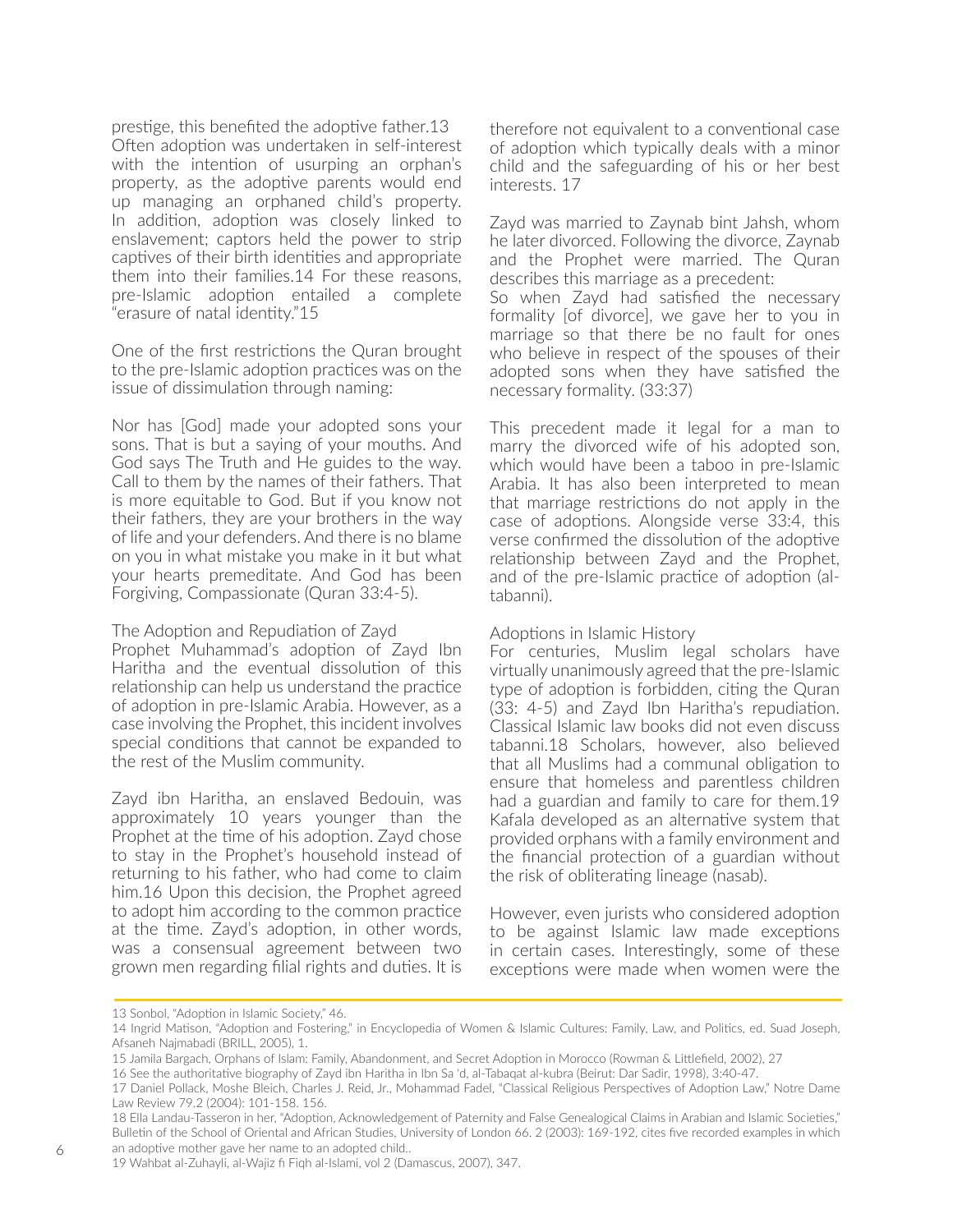adopters. Others were made when adoptions took place within the context of local customs. In addition, admissions of paternity were often used as a legal device (hila) to bypass the restrictions on adoption and fully incorporate foundlings into a family.

#### Women as Adopters

The fiqh restrictions on adoption, especially regarding naming, were conceived in a patriarchal framework. The emphasis on calling adoptees by the names of their biological fathers made the legal implications of adoption by women unclear. According to some scholars, the patriarchal nature of pre- Islamic adoption created a loophole, allowing women to adopt and give their last names to their adopted children in some instances. 20

#### Exceptions Made Due to Local Customs

As Islam spread outside Arabia, jurists and lawmakers were faced with the need to accommodate customs ('urf) hitherto unknown to them. Thus began the fiqh practice of giving local and national customs a legal effect.21 According to fiqh consensus, the laws of the land, including national and international laws, constitute a deciding factor in Islamic law: custom is the basis of judgment (al-'ada muhakkama).22 This is true as long as the law does not cause harm and is compatible with the public good.

#### Foundlings and Admissions of Paternity

Muslim jurists point out that humans were not made for the Sharia; rather, the Sharia was made for humans.23 Public interest (maslaha) is a central determining factor in Islamic law and has closely influenced the fiqh practice governing orphans and foundlings.24 Although classical Islamic law generally restricted adoption, even early jurists recognized times that a complete parental relationship was in the best interest of the child and society. This is evident in the way that Hanbalîs and the Hanafîs dealt with admissions of paternity in the case of foundlings.

In the classical Islamic law texts of all four Sunni schools, there is a chapter which dictates the proper conduct for someone who finds an abandoned child and wishes to care for him or her. This chapter is entitled "The Foundling" (al-Laqit). In it, the merits and rules of caring for the foundling, along with the treatment of any wealth and property found with him or her, are explicated. For instance, in the Hanafi fiqh manual al-Hidaya, this section reads:

"Removing a foundling from the street is strongly recommended because saving its [i.e. the child's+ life is involved. If one has strong suspicions that the child will perish, removing the child then becomes obligatory."25

Hanafi jurists also believed it was a failure of duty and forbidden for a believer to discover and remove a foundling and then return that foundling to the place where he or she was found.26

In the Shafi'i fiqh manual Minhaj, the section on foundlings reads:

"Caring for abandoned children is a communal obligation. (According to some scholars) If the child is found in one land she may not be carried to another. However the reliable position is that she may be carried to another land."27

Foundlings of unknown parentage could gain a genealogical parentage via an admission of paternity (istilhaq or iqrar bi al-nasab).28 Historically, Hanafi and Hanbali jurists considered the best interests of the child when faced with claims of paternity and tended to accept the claim by any man that he was the father of the foundling, "but only to the extent that such a claim benefits the foundling."29 According to Hanbali scholar al-Bahitti, false acknowledgements of paternity for a foundling can be accepted for "the welfare of the child who needs care, shelter and pedigree."30 Thus, as Mohammad Fadel affirms, the Law of Foundlings under Islam has been functioning as "a Substitute Law of Adoption" for centuries.31

30 Quoted by Landau-Tasseron, "Adoption, Acknowledgement of Paternity and False Genealogical Claims," 187. 31 Ibid., 141.

<sup>20</sup> Ibid. 186-7.

<sup>21</sup> Faisal Abdul Rauf, Islam: A Sacred Law (Qiblah Books, 2000), 82-5.

<sup>22</sup> Mohammad Hashim Kamali, "Qawa'id Al-Fiqh: The Legal Maxims of Islamic Law," The Association of Muslim Lawyers, http://www. sunnah.org/fiqh/usul/Kamali\_Qawaid\_al-Fiqh.pdf.

<sup>23</sup> Faisal Abdul Rauf, Islam: A Sacred Law (Qiblah Books, 2000).

<sup>24</sup> Ibid., 78.

<sup>25</sup> Burhan al-Din al-Farghani al-Marghinani; Al-Hidaya, vol. 2 (Lebanon: Dar al-Arqam, n.d.), 466-467.

<sup>26</sup> M. S. Sujimon, "The Treatment of the Foundling (al-Laqīṭ) According to the Ḥanafīs," Islamic Law and Society 9.3 (2002): 358- 385.359. 27 Yahya ibn Sharaf al-Nawawi, Minhaj al-Talibeen (Lebanon: al-Maktaba al-Asriyyah, n.d.), 294-295.

<sup>28</sup> M. S. Sujimon, "Istilhaq and Its Role in Islamic Law," Arab Law Quarterly 18.2 (2003): 117-143.

<sup>29</sup> Daniel Pollack, Moshe Bleich, Charles J. Reid, Jr., Mohammad Fadel, "Classical Religious Perspectives of Adoption Law," Notre Dame Law Review 79.2 (2004): 693-753.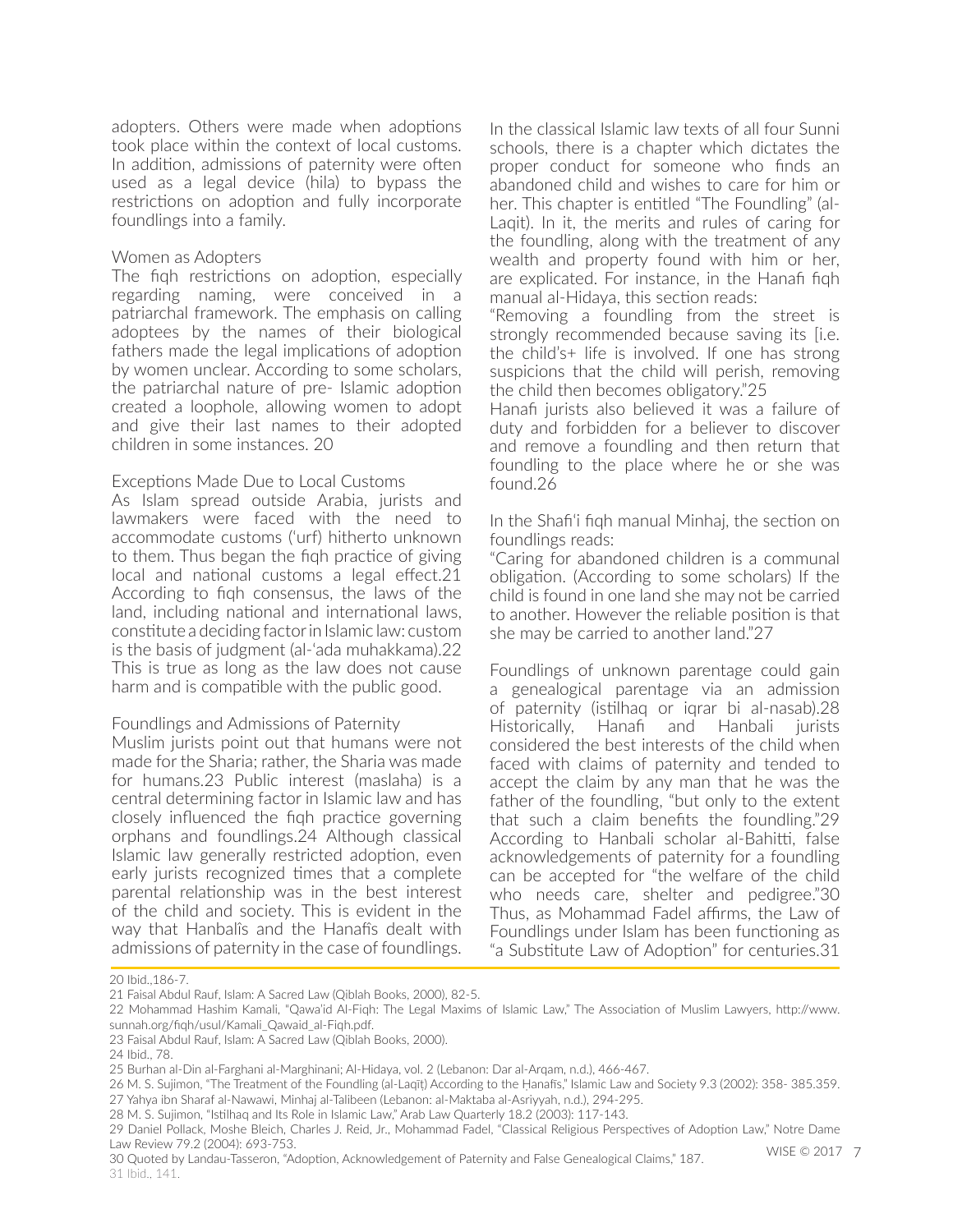In the contemporary world, children of unknown parentage can be considered foundlings.

In contemporary Egypt, for example, declarations of paternity are accepted as long as the child does not have a known father and the declaration will benefit the foundling. This allows the orphan to become a legitimate member of a family, with the state-recognized protection against sexual harassment and inheritance rights.32

#### Adoption in the Twenty-First Century

In the twenty-first century, many national and international laws have brought adoption more in line with Islamic principles. Secrecy is no longer a standard practice; adopted children often have the legal right to know about their origins and are encouraged to embrace their cultural, ethnic, and biological heritage. In the New South Wales province of Australia, for example, children are allowed to retain the last name of their birth family, inheritance can be decided by a will, and continuing communication between the birth family and the adoptive family is made possible by a mutually agreed "Adoption Plan."33 The notion of an adoption absorbing an adopted child's identity is no longer the ruling paradigm. In many countries with large Muslim populations, such as Sudan, Tanzania, and India, different laws regulate adoption and kafala for non-Muslim than for Muslim children. In a number of Muslim-majority countries, such as Jordan, Algeria, and Morocco, regulations governing foreign adoption have been modified to allow for, under certain conditions, transfer of guardianship (kafala) of the child to Muslim 26 M. S. Sujimon, "The Treatment of the parents, with the option of later adopting the child under the law of their own country, once the child comes to the new community.34

Adoption is practiced in various forms in many Muslim-majority countries. For example, unofficial adoptions within families, as well as secret adoptions, occur alongside the kafala system.35 In the five Muslim-majority countries of Indonesia, Malaysia, Somalia, Tunisia, and Turkey, adoption is legal.

Turkey is a particularly noteworthy example, because the Republican civil code allows full legal adoptions; however, several provisions have been put in place to prevent friction with the tradition of kafala in the country:

1. To protect the adoptee's rights of identity, the government links the official records of the adoptive family and the biological family. All official developments and changes in status regarding the adopted child are registered in both records.

2. Adoption gives full inheritance rights to the child from the adoptive family. In addition, the adopted child can also inherit from the biological family. However the adoptive parents cannot inherit from the adopted child.

3. Adoption leads to a ban in marriage within the adoptive family. However, if marriage takes place despite the ban, the government allows the adoption to be revoked and the marriage to stand.36

In addition, adoptive parents in Turkey must care and provide education for the child for at least one year before an adoption can be finalized. This allows the government to monitor whether the adoption is indeed in the best interest of the child before the status is legalized.

#### SHURA COUNCIL ANALYSIS

And they ask you about orphans. Say: Making things right for them (islah) is better. (2:220)37 This is the primary verse regarding orphans in the Quran and acts as the foundation for the Shura Council's investigation of adoption.

The word "islah" means to repair, heal, and make good. Although many classical scholars have interpreted this term in a financial sense, the word is semantically broad enough to encompass everything in a child's life. Therefore, "islah" may be understood to mean "the best interests of the child."

To be Islamically sound, adoption practices must secure both the best interests of the child and further the public interest (maslaha). By

<sup>32</sup> Sonbol, "Adoption in Islamic Society: A Historical Survey," 63.

<sup>33 &</sup>quot;Adoption in NSW: Information for the Muslim Community," http://www.community.nsw.gov.au/docswr/\_assets/main/documents/ adoption\_muslim\_broch.pdf.

<sup>34 &</sup>quot;Adoption of Children from Countries in which Islamic Shari'a law is Observed," Intercountry Adoption, Office of Children's Issues, US Department of State, http://www.adoption.state.gov/pdf/Adoption%20of%20Children%20Countries%20Islamic%20Sharia%20 Observed.pdf (Aug 15, 2010).

<sup>35</sup> Jamila Bargach, Orphans of Islam: Family, Abandonment, and Secret Adoption in Morocco (Rowman & Littlefield, 2002).

<sup>36 &</sup>quot;Evlat Edinme" \*Adoption+, Adalet Hukuk, http://www.adalet-hukuk.com/yeni\_sayfa\_7.htm.

<sup>37</sup> This and all other quotations are from The Sublime Qur'an, trans. Laleh Bakhtiar (Chicago: KAZI Publications, Library of Islam, 2009).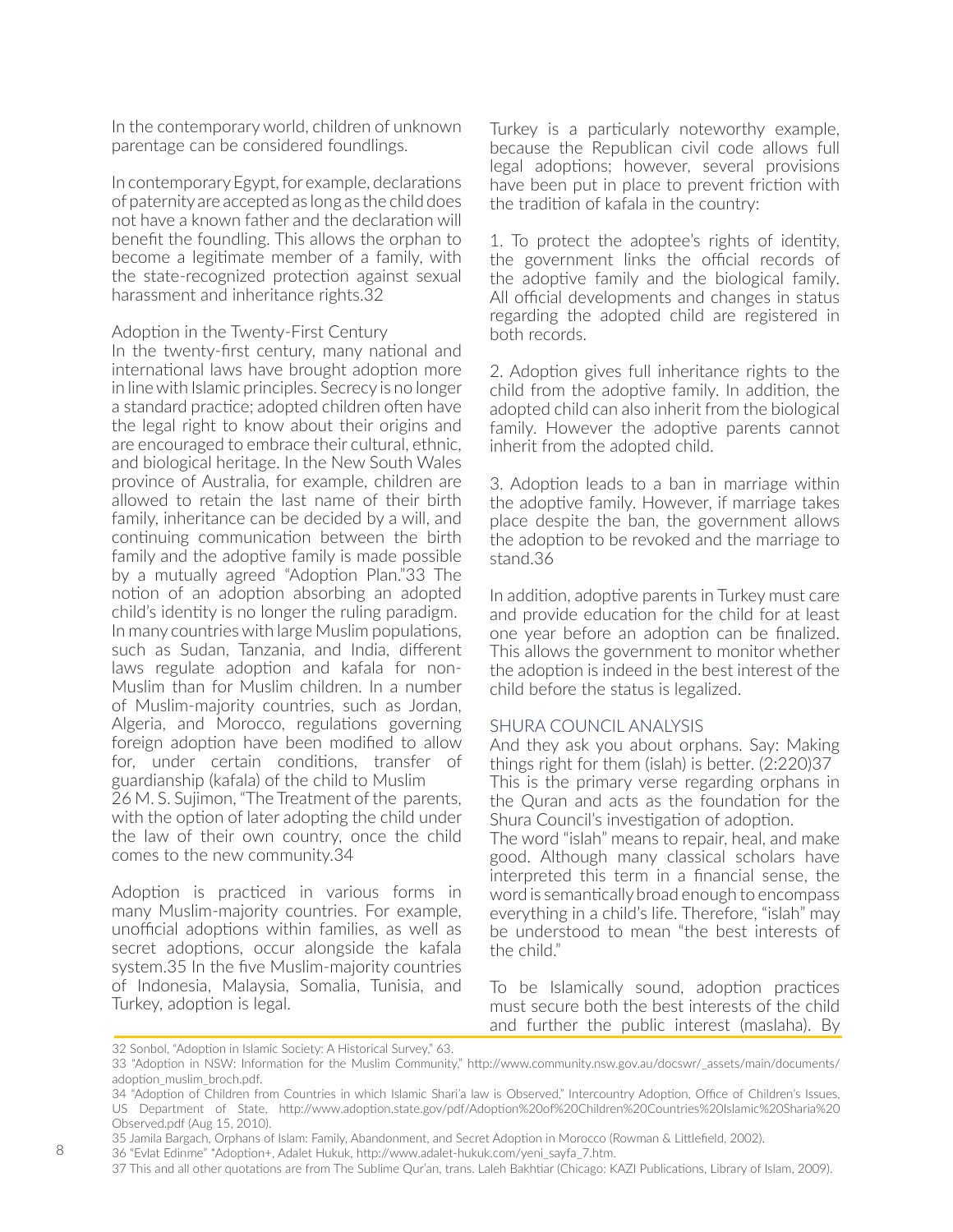examining Islamic texts and history, as well as social science research and the international consensus on children's rights, this Shura Council statement seeks to uncover what "islah" means according to Islamic principles and today's contexts.

#### Orphans in the Quran:

Taking care of orphans is an act of piety in Islamic thought. The Quran, the primary source of guidance for Muslims worldwide, repeatedly emphasizes the importance of taking care of orphans and those in need (2:67; 2:147; 4:36). The Quran tells believers that it is a duty to treat orphans with equity (4:127) and a sin to wrong them (93:9). The rejection of orphans is considered a sign of rejection of all moral law, as expressed by Sura Al-Ma'un (107:1-7). In fact, God is depicted as the ultimate caretaker of orphans in the Quran: "Found He you not an orphan and He gave you refuge?" (93:5-6).

#### Orphans in the Sunnah:

The Prophet Muhammad himself was orphaned at a young age and always paid special attention to the needs of children and orphans. The Prophet was very critical of individuals who were not compassionate towards children: "Anyone who does not show mercy to our children nor acknowledge the right of our old people is not one of us."38

The Prophet asked believers to provide for orphans, regardless of the child's circumstances, lineage, and heritage.39 According to a hadith, heavenly rewards await those who take care of orphans. The Prophet is said to have noted, "I and the kafil [supporter, one who cares for] of an orphan will be together in heaven like this" and placed his middle and index fingers side by side.40 Thus, as an orphan himself, the Prophet described taking care of orphans as an important act of piety that would reap heavenly rewards. Adoption and the Principles of Islamic Law (Maqasid al-Sharia):

As a human endeavor, fiqh reasoning has approximated these ideals with varying results. Too often, fiqh scholars have stifled free interpretation (ijtihad) and encouraged strict following (taqlid), thus losing sight of the higher ideals of divine law.41 Al-Shatibi and other jurists in the fourteenth century introduced the notion of maqasid al-Sharia (the objectives of Sharia), aiming to bring fiqh rulings more in line with these ideals and the principles of compassion and justice as expressed in the divine revelation.42 The principles of Sharia remind us that "technicalities of the law cannot be allowed to subvert the objectives of the law," such as justice, mercy, and compassion.43 The six objectives and principles of Sharia include the inviolability of life (al-nafs), mind (al-'aql), family (al-nasl), wealth (al-mal), dignity (al-'ird), and religion (al-din). Any ruling under Islamic law should enhance and not frustrate these six aims. Therefore, adoptions of orphaned children must be evaluated under each principle of Sharia.

#### The Protection and Promotion of Life:

The right to life is both a universal human right and one of the main principles of Islam. Taking in and caring for a parentless child is so esteemed in Islamic sources that it is considered an act of worship. Early jurists used the Quranic edict on saving a life to sanction the care of abandoned children and orphans: "Whoever gave life to one \*person+, it will be as if he gave life to all of humanity" (Quran 5: 32). Adoption of children protects and promotes life. Street children and children in institutions are at a greater danger of abuse and exploitation than children who are being raised in a stable family environment. In fact, as classical jurists have observed, taking in an orphan can literally mean saving a human life. Beyond necessities like food and shelter, children need affection and nurturing for proper development.44 Poor development caused by inadequate touch, stimulation, and bonding is a serious medical condition called "failure to thrive".45

WISE © 2017 9

Sharia calls for freedom, justice, and equality.

<sup>38</sup> Bukhari, Al-Adab al-Mufrad, Vol. 8, Book 18, Number 353. Available at http://www.sunnipath.com/library/Hadith/H0003P0018.aspx. 39 Amira Al-Azhary Sonbol, "Adoption in Islamic Society: A Historical Survey" in Children in the Muslim Middle East, ed. Elizabeth W. Fernea (Austin, Tex. 1995), 45–67. 55.

<sup>40</sup> Bukhari, Sahih Buhkari, Book 73, Hadith 34.

<sup>41</sup> Ziba Mir-Hosseini, "Towards Gender Equality: Muslim Family Laws and the Shari'ah," http://www.musawah.org/docs/pubs/wanted/ Wanted-ZMH-EN.pdf

<sup>42</sup> Muhammad Khalid Masud, "Ikhtilaf al-Fuqaha: Diversity in Fiqh as a Social Construction," http://www.musawah.org/docs/pubs/wanted/ Wanted-MKM-EN.pdf.

<sup>43</sup> Khaled Abou El-Fadl, The Great Theft: Wrestling Islam from the Extremists (New York: HarperCollins Publishers, 2007), 130.

<sup>44</sup> Harry F. Harlow, "The Nature of Love," American Psychologist 13 (1958): 673-685.

<sup>45</sup> Elizabeth J. Palumbo, ed. "Failure to Thrive," The Merck Manuals Online Medical Library, http://www.merckmanuals.com/professional/ sec19/ch286/ch286b.html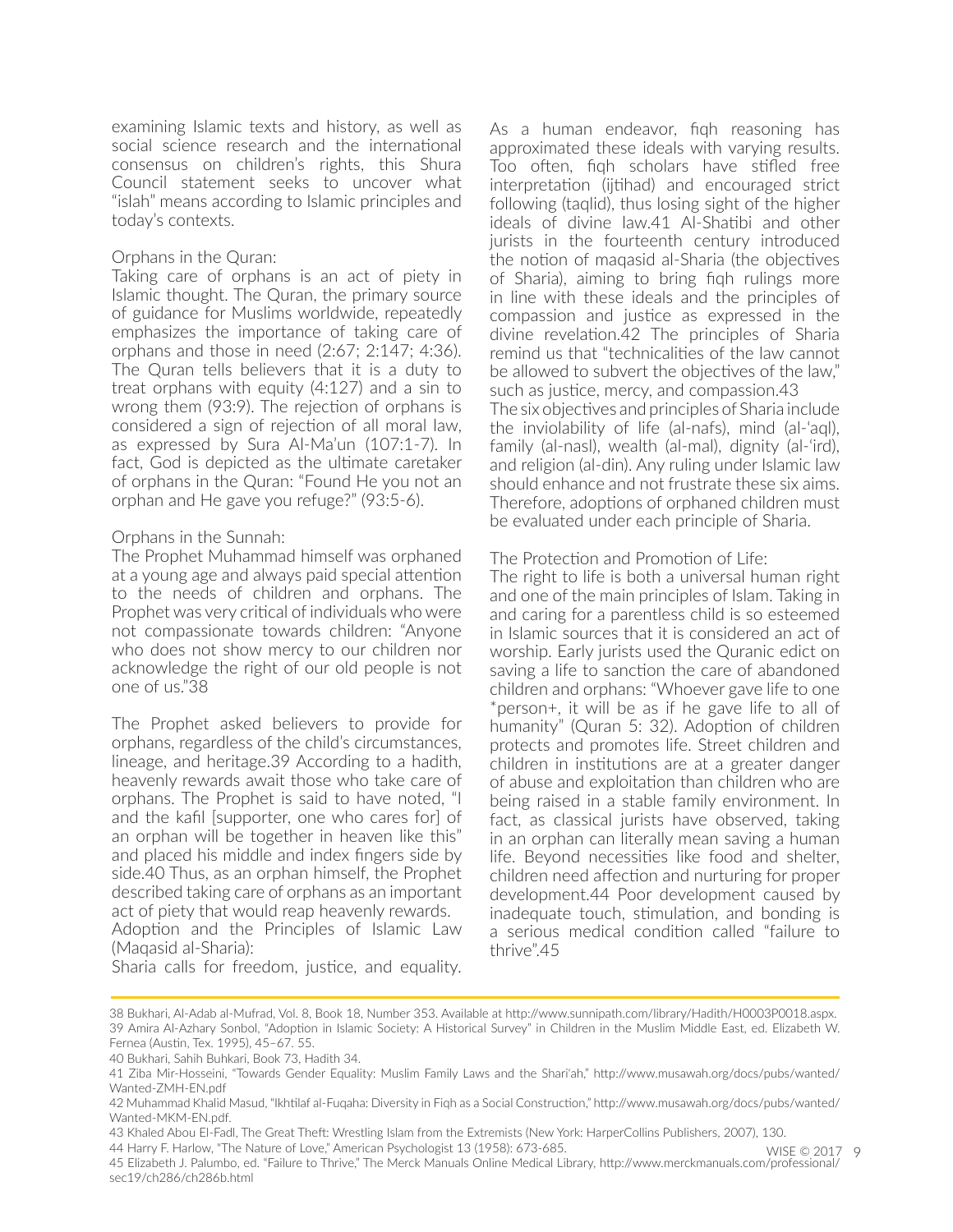The Protection and Promotion of Mind:

Adoption of children can further the protection and promotion of healthy minds. Research shows that children raised in institutions are more likely to experience neglect and abuse, severe emotional and behavioral problems, and cognitive and physical development setbacks.46 A study of Romanian state orphanages found that early neglect in institutional settings often led to severe disabilities, resulting in lifelong institutionalization.47 Research indicates that adopted children growing up in a stable family environment are less susceptible to mental health issues than children who are reared in institutional environments or in foster care in regard to educational attainment.48

In addition to protecting mental health, this principle promotes intellectual development at all levels of society and includes the right to education. Adoptive parents, therefore, must encourage their children's education and support them in developing their unique talents. According to the Organization of the Islamic Conference's (OIC) Covenant on the Rights of the Child in Islam, parents and guardians must "encourage the child to acquire skills and capabilities to face new situations and overcome negative customs and to grow up grounded in scientific and objective reasoning."49

The Protection and Promotion of Family:

A family environment is almost universally recognized to be in the best interests of the child. According to a 2005 report entitled "Children in Islam: Their Care, Development and Protection," issued by UNICEF and the International Islamic Center for Population Studies and Research at Al-Azhar University, "children deprived of parental care should be sponsored and provided for by people acting as if they were their parents."50

The Islamic principle of protection of family perhaps most obviously argues for adoption of orphaned children. The earliest bonds

formed between children and their caregivers (or lack thereof) have a tremendous impact on relationships throughout an individual's life. Research shows that children who grow up without the nurturing and love necessary for proper development have difficulties forming stable unions of their own, experiencing unhealthy marriages and early pregnancies.51 This is because substandard care-taking arrangements can result in serious attachment disorders with lifelong consequences.52

Further, childlessness can put a strain on marriages, leading to unjust polygamous arrangements or divorce. Adoption can therefore strengthen marriages and prevent divorce, thus furthering the public interest.

The Protection and Promotion of the Right to Wealth:

Every human being deserves the right to earn a dignified living. Breaking through the cycle of poverty, however, can be very difficult for children raised in substandard environments without sufficient education and socialization necessary for a career. Enormous human potential and resources are wasted when a society cannot take proper care of its children. Institutional childcare has also been associated with long-term costs to society, because of recurrent health problems and/or conflict with the law.53

Unlike the legal adoption, guardianship does not provide explicit inheritance rights from the guardian and can lead to economic hardship for children, who are the most vulnerable members of society. Indeed, the kafala system, despite its many benefits, risks "placing a substantial amount of emphasis on property" at the expense of the protection of vulnerable children.54

The Protection and Promotion of Dignity: Every human being is worthy of respect and

<sup>46</sup> Better Care Network, Save the Children, and UNICEF, The Neglected Agenda: Protecting Children without Adequate Parental Care, November 2009, http://bettercarenetwork.org/docs/Wilton%20Park%20Background%20Paper\_FINAL.pdf

<sup>47</sup> Craig S. Smith, "Romania's Orphans Face Widespread Abuse, Group Says," NY Times, May 10, 2006, http://www.nytimes. com/2006/05/10/world/europe/10romania.html.

<sup>48</sup> John Triseliotis and Malcolm Hill, "Contrasting Adoption, Foster Care, and Residential Rearing," in The

Psychology of Adoption, eds. D. Brodzinsky and M. Schechter. New York: Oxford University Press, 1990, 107.

<sup>49</sup> Article 11, Organization of the Islamic Conference, Covenant on the Rights of the Child in Islam, June 2005, OIC/9- IGGE/HRI/2004/ Rep.Final, available at: http://www.unhcr.org/refworld/docid/44eaf0e4a.html.

<sup>50</sup> International Islamic Center for Population Studies and Research, Al-Azhar University and Unicef, "Children in Islam: Their Care, Development and Protection," 2005. Available in Arabic and English summary at http://www.unicef.org/egypt/media\_2369.html. 51 EveryChild, Why do Separated Children Matter?: A Policy Brief, November 2008.

<sup>52</sup> Jude Cassidy and Phillip R. Shaver, eds. Handbook of Attachment: Theory, Research, and Clinical Applications (New York: The Guildford Press, 2008).

<sup>53</sup> Richard Carter, Family Matters: A Study of Institutional Childcare in Central and Eastern Europe and the Former Soviet Union (London: Everychild, 2005).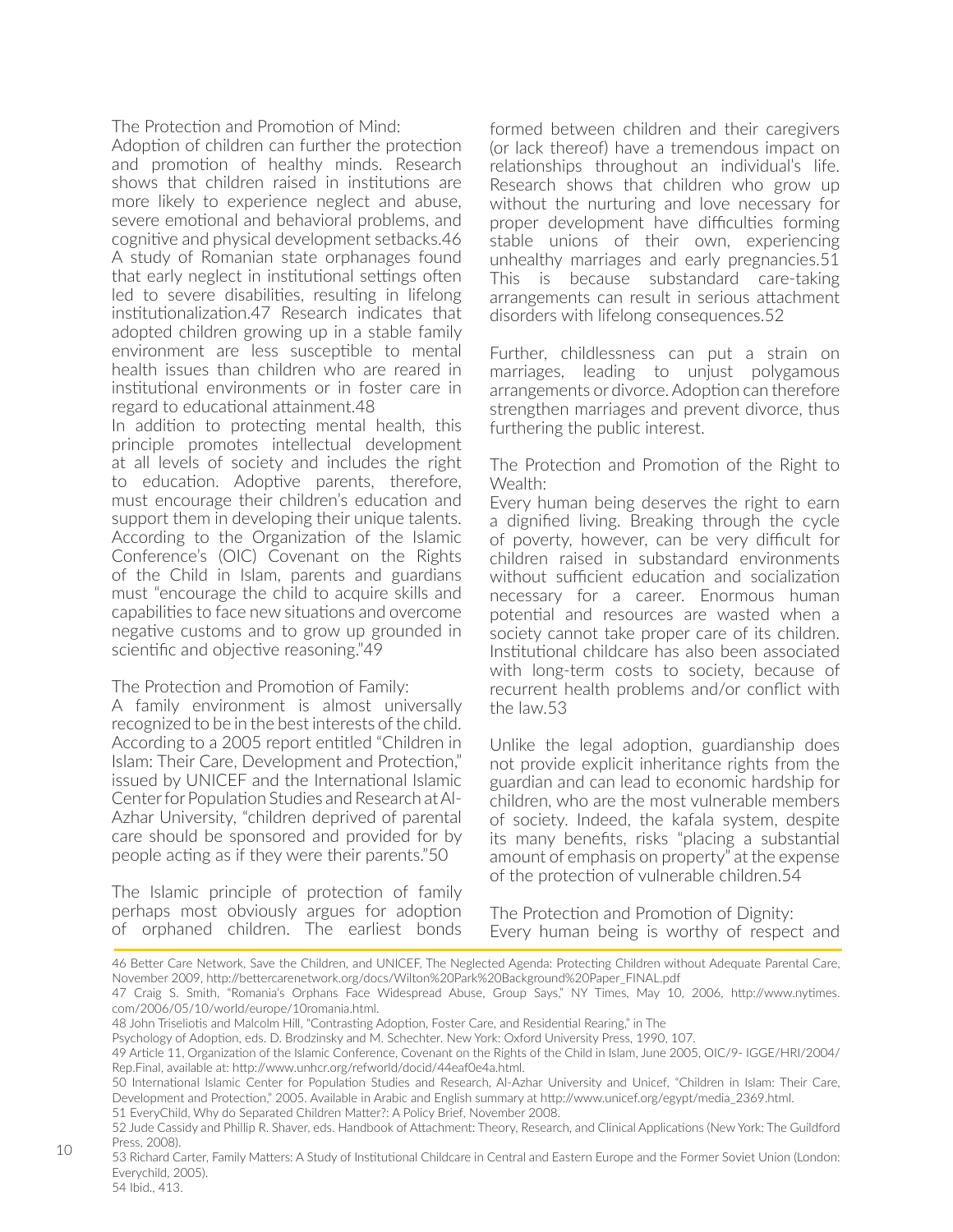dignity. Human dignity, however, is almost impossible to ensure for a child growing up on the streets, without the protection and the guidance of caring adults.

Children without families are more easily exploited and harassed. The rate of sexual and physical abuse is far higher in orphanages than in family settings.55 The development of secure attachment ties in early childhood influences multiple aspects of an individual's life, including the sense of dignity and self- esteem. 56 Some children growing up in institutional settings develop "indiscriminate friendliness," acting without fear or caution towards all adults, including strangers. This puts them at significant risk for exploitation.57 A stable family situation can help safeguard against these problems. Adoption of orphans, therefore, can promote human dignity.

The family, however, must be a safe haven for all members. The use of adopted or kafala children as de facto servants has occurred in both historical and contemporary contexts and is to be strongly condemned.58

The Protection and Promotion of Religion:

Religious education and worship in a family environment is preferable to haphazard information provided in unstable environments. Children without guardians may fall prey to extremists and cults who promise a sense of belonging and use their recruits for their harmful political agendas. Many members of the Taliban, for example, are war orphans who grew up in refugee camps during the Soviet invasion of Afghanistan.59 Some of the most brutal extremist movements in the world, such as the Khmer Rouge in Cambodia and the Revolutionary United Front in Sierra Leone, utilize war orphans whose dire childhood circumstances restrict their spiritual development.60 The military regime of Siad Barre in Somalia also trained children from orphanages as soldiers and cadres, because these children "were not expected to have a civilian life."61

According to the OIC Covenant on the Rights of the Child in Islam, parents and guardians must "develop the personality, religious and moral value, and sense of citizenship and Islamic and human solidarity of the child and to instill in him/her a spirit of understanding, dialogue, tolerance, and friendship among peoples."62 In addition, parents and guardians must respect the child's right to form his or her personal views in all matters and allow the child to express these views freely.63

The Shura Council recognizes the desirability of ethnic, cultural, and religious continuity in a child's life, as dictated by international conventions and state laws. However, the Council considers the spirit, dignity, and compassion of a human being as essential factors to consider when adopting, rather than the general strictures of one's faith tradition. If it were not for Assiyya, the wife of Pharaoh who adopted the infant Moses, saving him from Pharoah's decree, we might not have had the blessing of the being of the Prophet Moses. In the Qur'an, she is remembered as an example of one who is faithful (66:11); it was not an issue that she was not of the same faith as Moses when she decided to care for him. It was the compassion of her heart and her ability to stand with Truth, recognizing the need for his well-being and the joy he might bring, that were of greater importance.

#### SPECIAL CONCERNS ABOUT ADOPTION

Muslim scholars who argue against adoptions often bring up specific concerns regarding lineage and naming, inheritance, consanguinity (mahramiyya), and concerns about privacy and boundaries. In this addendum, the Shura

<sup>55 &</sup>quot;Myths about Orphans & Orphanages," Global Children, http://globalchildren.3cdn.net/ee441ba39e2bf67743\_gcm6b9s6b.pdf 56 Jude Cassidy and Phillip R. Shaver, eds. Handbook of Attachment: Theory, Research, and Clinical Applications (New York: The Guildford Press, 2008).

<sup>57</sup> Kim Chisholm et al., "Attachment Security and Indiscriminately Friendly Behavior in Children Adopted from Romanian Orphanages," Development and Psychopathology 7 (1995): 283-294.

<sup>58</sup> For contemporary examples, see Bargach, Orphans of Islam, 98. For historical data, see Ferhunde Ozbay, "Turkey," Encyclopedia of Women & Islamic Cultures: Family, Law, and Politics, eds. Suad Joseph, Afsaneh Najmabadi (BRILL, 2005), 6. 59 "Taliban," in the New Encyclopedia of Islam, ed. Cyril Glassé, Huston Smith (Rowman Altamira, 2003), 447.

<sup>60</sup> Robert D. Kaplan, "The Lawless Frontier," The Atlantic (September 2000), http://www.theatlantic.com/magazine/archive/2000/09/ the-lawless-frontier/5296/.

<sup>61 &</sup>quot;Somalia: Looking After the Unwanted," UN Office for the Coordination of Humanitarian Affairs, http://www.mbali.info/doc51.htm, 2001.

WISE © 2017 11 62 Article 11, Organization of the Islamic Conference, Covenant on the Rights of the Child in Islam, June 2005, OIC/9- IGGE/HRI/2004/ Rep.Final, available at: http://www.unhcr.org/refworld/docid/44eaf0e4a.html [accessed 13 January 2011] 63 Ibid., Article 9.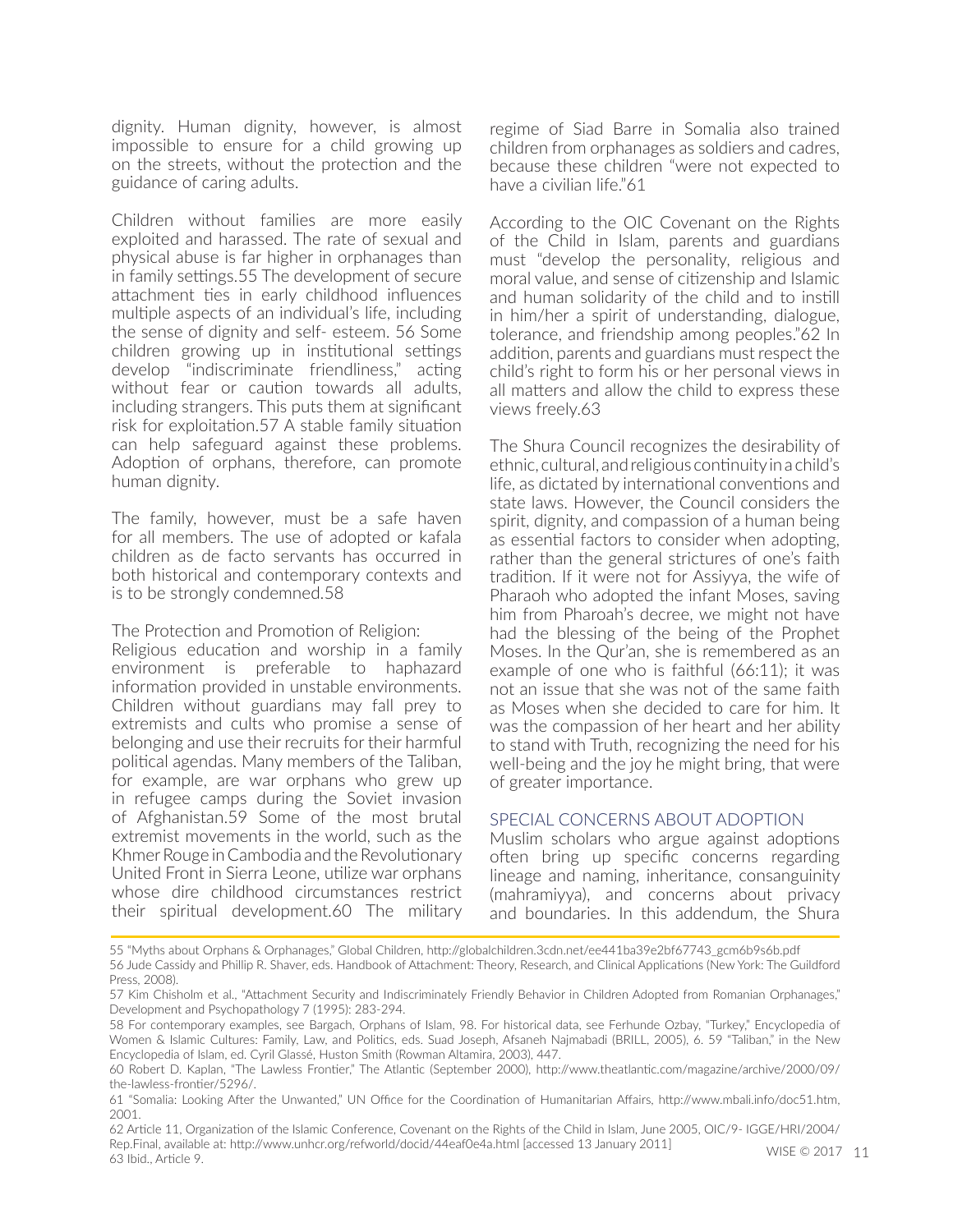Councils explores commonly raised concerns regarding adoption and gives recommendations on how potential adoptive parents might approach them.

#### Lineage and Naming

The first restriction frequently cited from Islamic sources is on the issue of dissimulation through naming. The following verse from the Quran forbids the pre-Islamic practice of claiming adopted children as biological children:

Nor has [God] made your adopted sons, your sons. That is but a saying of your mouths. And God says The Truth and He guides to the way. Call to them by the names of their fathers. That is more equitable to God. But if you know not their fathers, they are your brothers in the way of life and your defenders. And there is no blame on you in what mistake you make in it but what your hearts premeditate. And God has been Forgiving, Compassionate (Quran 33:4-5).

These verses have generally been interpreted as a ban on adoption. However, the Council holds that they refer to harm in dissimulation, not harm in adoption. The Quranic injunction against lying to the adopted child is completely in line with modern psychiatric thought. The American Academy of Pediatric Psychiatry strongly recommends, for psychological reasons, that the child be told she or he is adopted.64 In addition, this principle is embedded in international laws. According to Articles 7 & 8 of the UN Convention on the Rights of the Child (1989), each child has the right to know and to preserve his or her identity.65

Naming practices differ across the world in terms of adoptions. Frequently, in situations where the lineage of the adopted child is unknown, the surname of the adoptive family has not been attributed to the child. However many Muslimmajority countries allow for the transference of the family name of the guardian to the child if the child is of unknown heritage. According to article 92 the bylaws of the Child Law No 12 (1996) in Egypt, for example, "an orphan or a child of unknown parentage, male or female, carries the surname of the guardian family to be attached at the end of his/her first name. This action should be documented in the child's file,

and it does not to lead to any effects related to adoption."

Recommendations: In order to protect the sanctity of the adopted child's connection to their biological family, and the natural rights that follow, the Shura Council advises against hiding the adopted child's familial background. Withholding this information from the child could lead to identity crisis and confusion. The adoptive parent(s) should inform adopted children of their status with due consideration. The knowledge of biological lineage is also important in protecting the child's right to inherit from his or her biological parents' estate. In cases where the child's background is not known, parents should adhere as closely to open adoption practices as possible under the circumstances, integrating the child to the fullest extent into the adoptive family.

#### Inheritance

Children raised under the kafala system do not automatically gain inheritance rights from their guardians. Historically, upon the death of their caregiver, the child under the deceased's guardianship received an inheritance share from the state treasury. The fiqh reasoning behind this was twofold: 1) the whole society is responsible for the well-being of orphaned children66 and 2) biological relatives (and spouses) are primary in matters of inheritance.67 These principles contrast with most secular laws of adoption in which the adopted child has the same inheritance rights as a biological child.

However, laws regarding financial boundaries were intended to protect the orphan, not their guardians.68 Indeed, specific verses involving orphans in the Quran are usually tied to financial matters and admonish believers not to rob orphans (e.g. 17:34, 4:9-10). For example Surat An-Nisa states,

And give the orphans their property. And take not in exchange the bad of yours for what is good of theirs. And consume not their property with your own property. Truly this has been criminal, a hateful sin. (4:2)

<sup>64 &</sup>quot;The Adopted Child," Facts for Families, No. 15 (Nov 2002), http://aacap.org/page. ww?name=The+Adopted+Child&section=Facts+for+Families

<sup>65</sup> The United Nations, Convention on the Rights of the Child, 1989, http://www2.ohchr.org/english/law/crc.htm.

<sup>66</sup> Daniel Pollack, Moshe Bleich, Charles J. Reid, Jr., Mohammad Fadel, "Classical Religious Perspectives of Adoption Law," Notre Dame Law Review 79.2 (2004): 693-753.

<sup>67</sup> Ishaque, "Islamic Principles on Adoption," 407.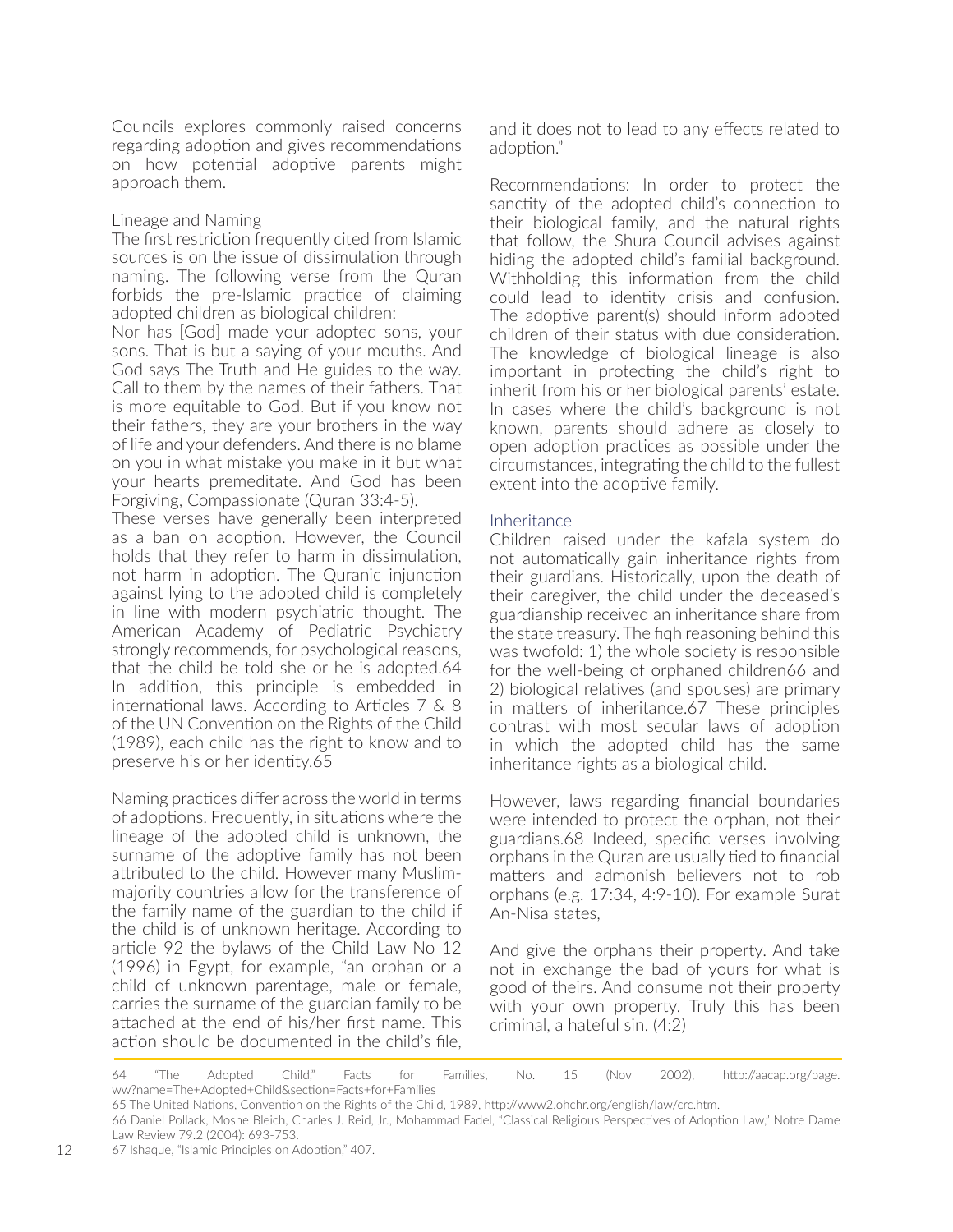Truly those who consume the wealth of orphans with injustice, consume only fire into their bellies. (4:10)

In contrast, there are no verses in the Quran which prohibit guardians from giving money to orphans. Quite the contrary, while bloodrelations are considered primary, spending on one's dependents is highly praised in Islam (2:215). According to both Sunni and Shi'i fiqh, a person can bequeath a maximum of one-third of their property to anyone who is not related to them by blood. This exact proportion is not listed in the Quran; however, it has generally been accepted by fiqh scholars.69

Yet, the testator can bequeath more than onethird to the adopted child and the adopted child can inherit whatever amount is bequeathed, if the mandatory heirs consent after the testator's death (according to Sunni and Shi'i law) or before the testator's death (in only Shi'i law). The laws also do not prevent a person from making a gift from their assets to anyone during his or her lifetime. There are no restrictions on the size of the gift, unless the intention is to harm legal heirs. Adoptive parents can also set up a trust for the purpose of maintaining a dependent.70 Under all Sunni fiqh schools, the child raised through kafala also retains the right to inherit from his or her biological parents.

The Quran recommends all believers maintain up-to-date and accurate wills and remember the rights of their parents and close relatives: "It is prescribed for you when death attends anyone of you if one left goods, to bequeath to the ones who are one's parents and the nearest kin as one who is honorable." (2:180). The utilization of the two sister principles of consultation (shura) and mutual consent (rida) should be the guiding principle for developing the content of the will as well as for the distribution of the estate for these adoptive families. The importance of consultation with all family members is sanctioned in a Quranic verse: "And consult them in affairs" (3: 159). Wills are also subject to the principles of contract law in Islam. The primary governing principle of Islamic contract

law is mutual consent (rida).

Recommendations: The Shura Council recommends that Muslims keep up-to-date wills in order to ensure that their property is distributed according to their wishes and to make provisions for all their children (biological and adopted). Adoptive families can also choose to use alms (zakat) and charity (sadaqah) as instruments for the transfer of wealth in favor of the adopted child. The dues of zakat, in cases where adopting parents are liable to pay it, could be accumulated year after year along with sadaqah that the adopting family might want to make in a year. This amount could also be added to the will and gifts made in favor of the adopted child and help in balancing the interests of the biological family and the adopted child. The Council enjoins all adoptive parents to consider the laws of their countries and consult with their family members in order to reach a just and compassionate solution.

Consanguinity and Marriage Prohibitions (Mahramiyya)

It is well-known that the Quran specifies those relatives who are forbidden in marriage (4:23). In Islamic law, those that one is prohibited to marry are known as unmarriageable kin. The status of unmarriageable kin occurs by one of three means: marriage, kinship, or milk-foster relationship (having been breast-fed).

Adopted children, unless they have been breastfed by the adoptive mother, have historically been considered marriageable (non-mahram) to the adopted family. Therefore marriage between a child reared through kafala and biological children of the family is legal under Islamic law. In contrast, Western states consider marriages between adopted siblings and adoptive parents and adopted offspring as incestuous and prohibited.

Some scholars have recommended breastfeeding by the adoptive mother as a way of bridging this divide.71 The mother does not have to be a nursing woman, as breast milk can be induced medically and technologically.72

<sup>68</sup> Sonbol, "Adoption in Islamic Society," 54.

<sup>69</sup> See also al-'Asqalani, Fath al-Bari bi-Sharh Sahih al-Bukhari, Kitab al-Jana'iz (23), Bab Ritha' al-Nabiy Sala Allahu 'Alyhi wa- Sallam Sa'd ibn Khawla (36), no. 1295.

<sup>70</sup> Ishaque, "Islamic Principles on Adoption," 407.

<sup>71</sup> Ingrid Mattson, "Adoption and Fostering," in Encyclopedia of Women & Islamic Cultures: Family, Law, and Politics, ed. Suad Joseph, Afsaneh Najmabadi (BRILL, 2005).

<sup>72</sup> Elizabeth Hormann, "Breastfeeding an Adopted Baby and Relactation," La Leche League International, 2007.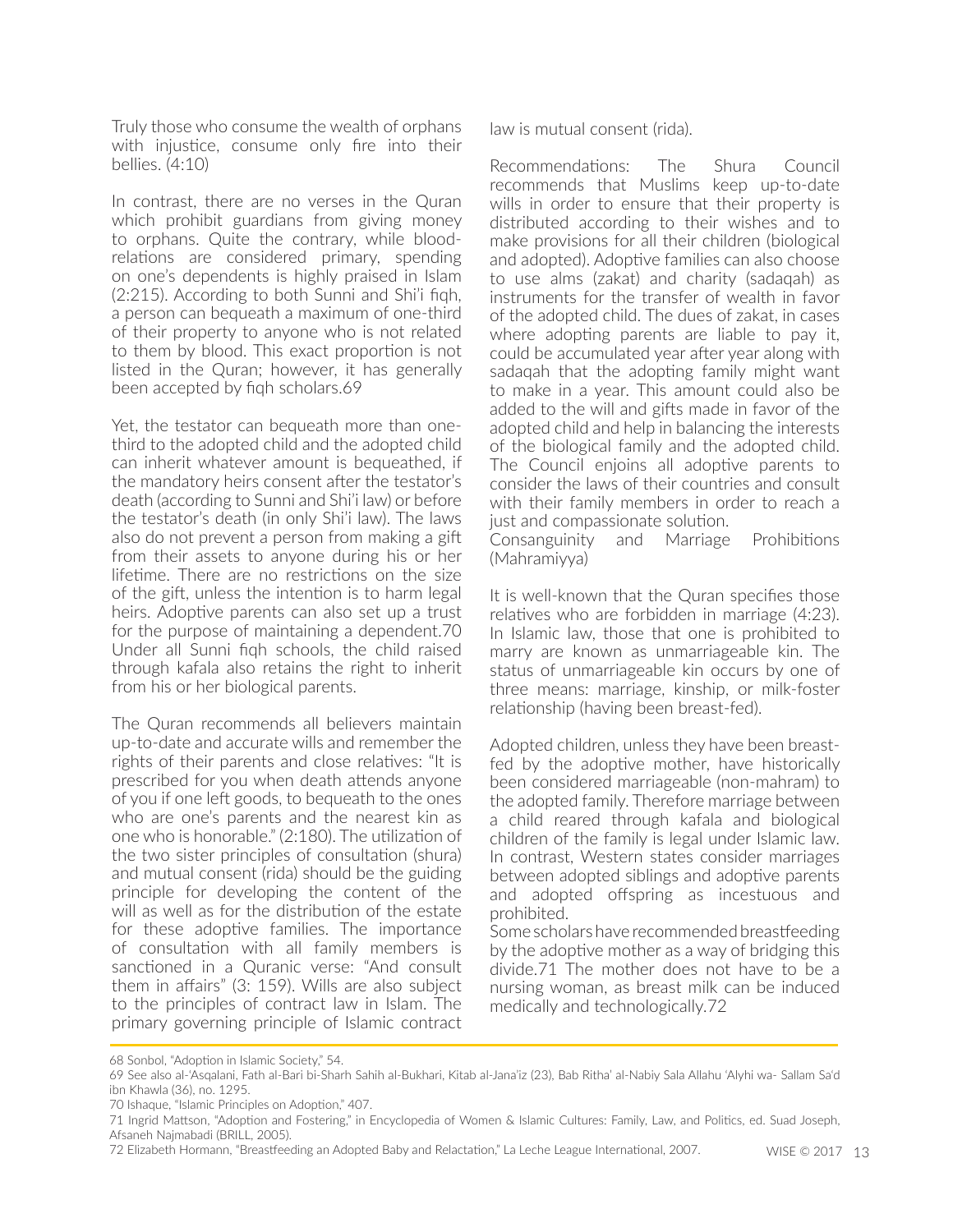Recommendations: There is no reason to avoid adoption due to varying marriage restrictions. Muslims scholars have historically not considered kafala as a barrier to marriage; however, no ruling recommends marriage between biological and non-biological family members either. Adoptive parents are advised to follow the law of their countries on this matter.

#### Privacy and Boundaries

Some scholars suggest that since the adopted child is not biologically related to the adoptive family, he or she may experience sexual feelings towards other members of the family and vice versa, upon reaching puberty. These scholars recommend that certain practices such as segregation and veiling be practiced to prevent the development of such feelings. Usually verse 24:31 is cited to argue for veiling/segregation. A closer reading of Islamic texts and important social science data, however, do not support this conclusion.

First, veiling and gender segregation are practiced in varying degrees and are not universally accepted as edicts of Islamic law; many Muslims do not adhere to these views and do not consider them a requirement. Practices regarding privacy and boundaries differ from household to household and must be determined according to the dynamics within each.

Second, as we know from the many cases of incest and child abuse across the world, regardless of ethnicity or religion, blood-ties and segregation are no guarantee against sexual abuse and incest. Such abuses happen because of psychiatric disorders, not due to a lack of veiling/segregation.

However, more on point, scientific research suggests that the human repulsion towards incest is related not to blood ties, but to social ties. It is the experience of growing up together in a household that create the ties we then perceive as biological. Sharing someone's life, not blood-ties, makes them family: There is a remarkable absence of erotic feelings

between people who live together and play together before age ten. The absence is particularly marked among couples brought together before age three, and, for any given couple, largely depends on the age of the younger partner when they first meet.73

In fact, marriages between individuals raised together from an early age, even if they are not biologically-related, are scientifically linked to low fertility, divorce, and adultery.74 The lack of sexual feelings between genetically-diverse individuals who have shared a household at an early age is scientifically recognized as "the Westermarck effect" or "reverse sexual imprinting." Reverse sexual imprinting has been documented in many cultural contexts, including in China, Taiwan, Israel, Lebanon, Indonesia, and northeastern India.75

The Quran recognizes that sharing a life and intermixing are important to the establishment of family ties: "And they ask you about orphans. Say: Making things right for them is better. And if you intermix with them, then they are your brothers/sisters." (2:220). While this verse has traditionally been understood to apply in cases of intermixing the orphan's property with the property of the guardian, it might be viewed in a larger sense.

Particularly, the word used in this verse for "intermixing" in the Quran is "tukhalituhum," from the word "ikhtilat," which is the exact same term used by proponents of gender segregation to refer to the intermixing of sexes. Clearly, the Quran suggests that orphans within the household be treated as brothers/sisters, when intermixing. Segregating an adopted child upon puberty based upon his or her gender does not qualify as treating the child as a brother/sister, as directed by the sacred text. This practice may cause severe emotional and psychological damage, both to the adopted child and to the other members of the household.

Two hadiths may be cited to support the promotion of intermixing, as opposed to gender segregation:

73 Arthur P. Wold, "Explaining the Westermarck Effect, Or, What Did Natural Selection Select For," in Inbreeding, Incest, and the Incest Taboo: The State of Knowledge at the Turn of the Century (Stanford: Stanford University Press, 2005), 76-92. 86. 74 Ibid., 77.

75 Joseph Shepher, Incest: A Biosocial View, 1983. For Lebanon, see Justin McCabe, "FBD Marriage: Further Support for the Westermarck Hypothesis of the Incest Taboo?" American Anthropologist 85 (1983):50-69. For Indonesia, see Daniel M.T. Fessler, "Neglected Natural Experiments Germane to the Westermarck Hypothesis: The Karo Batak and the Oneida Community," http://www.sscnet.ucla.edu/anthro/ faculty/fessler/pubs/FesslerNaturalExperimentsHN.pdf, 2007. For India, see Robbins Burling, "Garo Marriage to Wife's Daughter: Further Support for the Westermarck Hypothesis for the Origin of Incest Taboo," American Anthropologist 87. 1 (1985): 130-133.